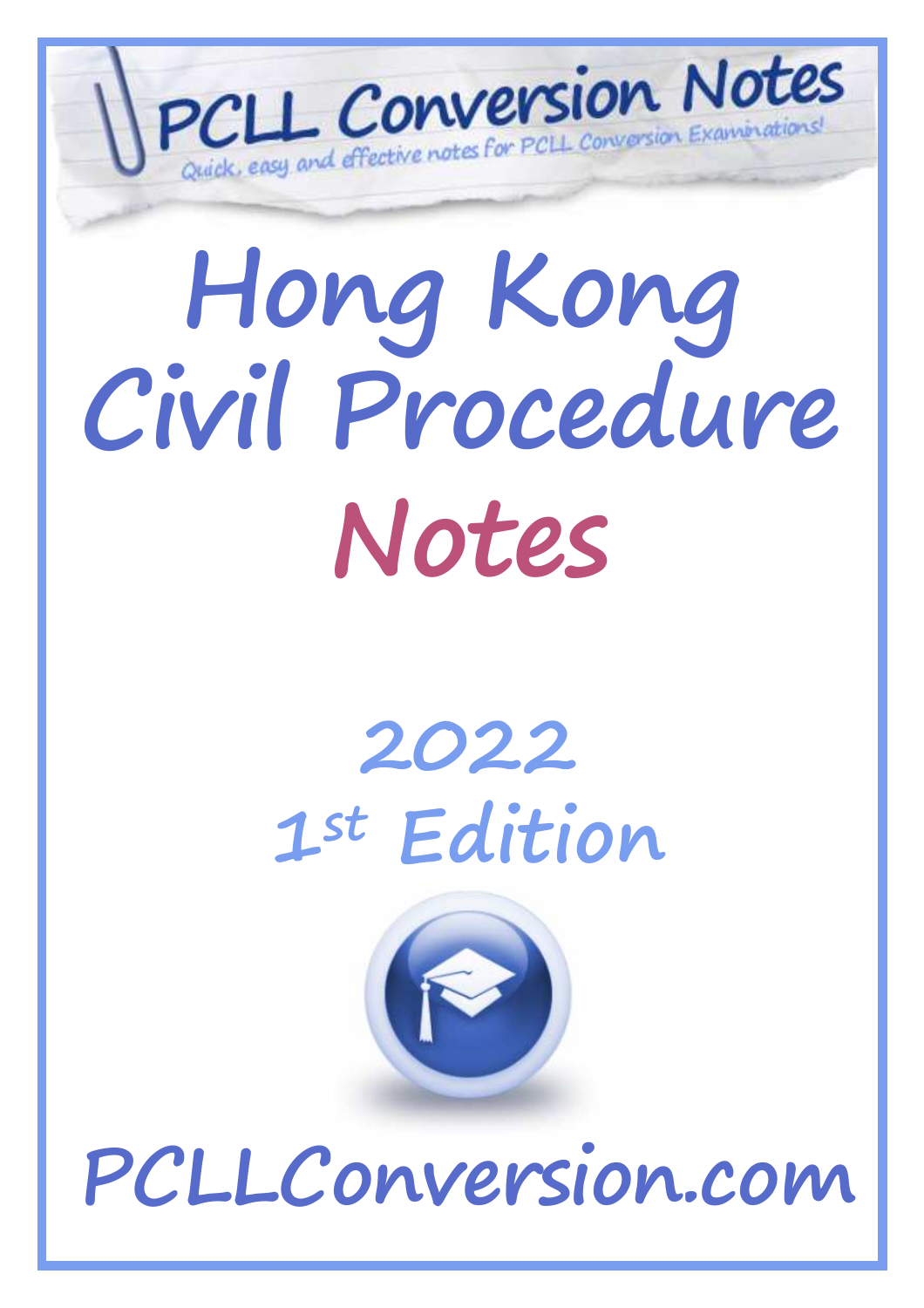Quick, easy and effective notes for PCLL Conversion Examinations! Hong Kong Civil Procedure Notes

#### **TABLE OF CONTENTS**

| 1.        |                      |                                                                                              |  |  |  |  |  |  |  |  |  |
|-----------|----------------------|----------------------------------------------------------------------------------------------|--|--|--|--|--|--|--|--|--|
|           | $\mathsf{A}_{\cdot}$ |                                                                                              |  |  |  |  |  |  |  |  |  |
|           | B.                   |                                                                                              |  |  |  |  |  |  |  |  |  |
| <u>2.</u> |                      | <b>OVERVIEW OF THE CONDUCT OF CIVIL LITIGATION IN THE DISTRICT COURT AND THE HIGH COURT7</b> |  |  |  |  |  |  |  |  |  |
|           | Α.                   |                                                                                              |  |  |  |  |  |  |  |  |  |
|           | <b>B.</b>            |                                                                                              |  |  |  |  |  |  |  |  |  |
|           | $\mathsf{C}$         |                                                                                              |  |  |  |  |  |  |  |  |  |
| 3.        |                      | CONSIDERATION PRIOR TO THE COMMENCEMENT OF AN ACTION: TIME LIMITATION, LEGAL AID             |  |  |  |  |  |  |  |  |  |
|           |                      |                                                                                              |  |  |  |  |  |  |  |  |  |
|           | $\mathsf{A}_{\cdot}$ |                                                                                              |  |  |  |  |  |  |  |  |  |
|           | <b>B.</b>            |                                                                                              |  |  |  |  |  |  |  |  |  |
|           | C.                   |                                                                                              |  |  |  |  |  |  |  |  |  |
|           |                      | i.                                                                                           |  |  |  |  |  |  |  |  |  |
|           |                      | ii.                                                                                          |  |  |  |  |  |  |  |  |  |
|           |                      | iii.                                                                                         |  |  |  |  |  |  |  |  |  |
| <u>4.</u> |                      | UNDERLYING OBJECTIVES OF THE HIGH COURT AND DISTRICT COURT RULES  10                         |  |  |  |  |  |  |  |  |  |
|           | $\mathsf{A}_{\cdot}$ |                                                                                              |  |  |  |  |  |  |  |  |  |
|           | <b>B.</b>            |                                                                                              |  |  |  |  |  |  |  |  |  |
| 5.        |                      | <b>COMMENCEMENT OF PROCEEDINGS BY WRITS AND ORIGINATING SUMMONSES 10</b>                     |  |  |  |  |  |  |  |  |  |
|           |                      |                                                                                              |  |  |  |  |  |  |  |  |  |
|           |                      | $i$ .                                                                                        |  |  |  |  |  |  |  |  |  |
|           | В.                   |                                                                                              |  |  |  |  |  |  |  |  |  |
| 6.        |                      |                                                                                              |  |  |  |  |  |  |  |  |  |
|           | А.                   |                                                                                              |  |  |  |  |  |  |  |  |  |
|           | <b>B.</b>            |                                                                                              |  |  |  |  |  |  |  |  |  |
|           |                      | i.                                                                                           |  |  |  |  |  |  |  |  |  |
|           |                      | ii.                                                                                          |  |  |  |  |  |  |  |  |  |
|           |                      | iii.                                                                                         |  |  |  |  |  |  |  |  |  |
|           |                      | iv.                                                                                          |  |  |  |  |  |  |  |  |  |
|           |                      | v.                                                                                           |  |  |  |  |  |  |  |  |  |
|           |                      | vi.                                                                                          |  |  |  |  |  |  |  |  |  |
|           | C.                   |                                                                                              |  |  |  |  |  |  |  |  |  |
|           |                      | i.                                                                                           |  |  |  |  |  |  |  |  |  |
|           |                      | 1)                                                                                           |  |  |  |  |  |  |  |  |  |
|           |                      | 2)                                                                                           |  |  |  |  |  |  |  |  |  |
|           |                      | ii.                                                                                          |  |  |  |  |  |  |  |  |  |
|           | D.                   |                                                                                              |  |  |  |  |  |  |  |  |  |
|           | Ε.                   |                                                                                              |  |  |  |  |  |  |  |  |  |
|           | F.                   |                                                                                              |  |  |  |  |  |  |  |  |  |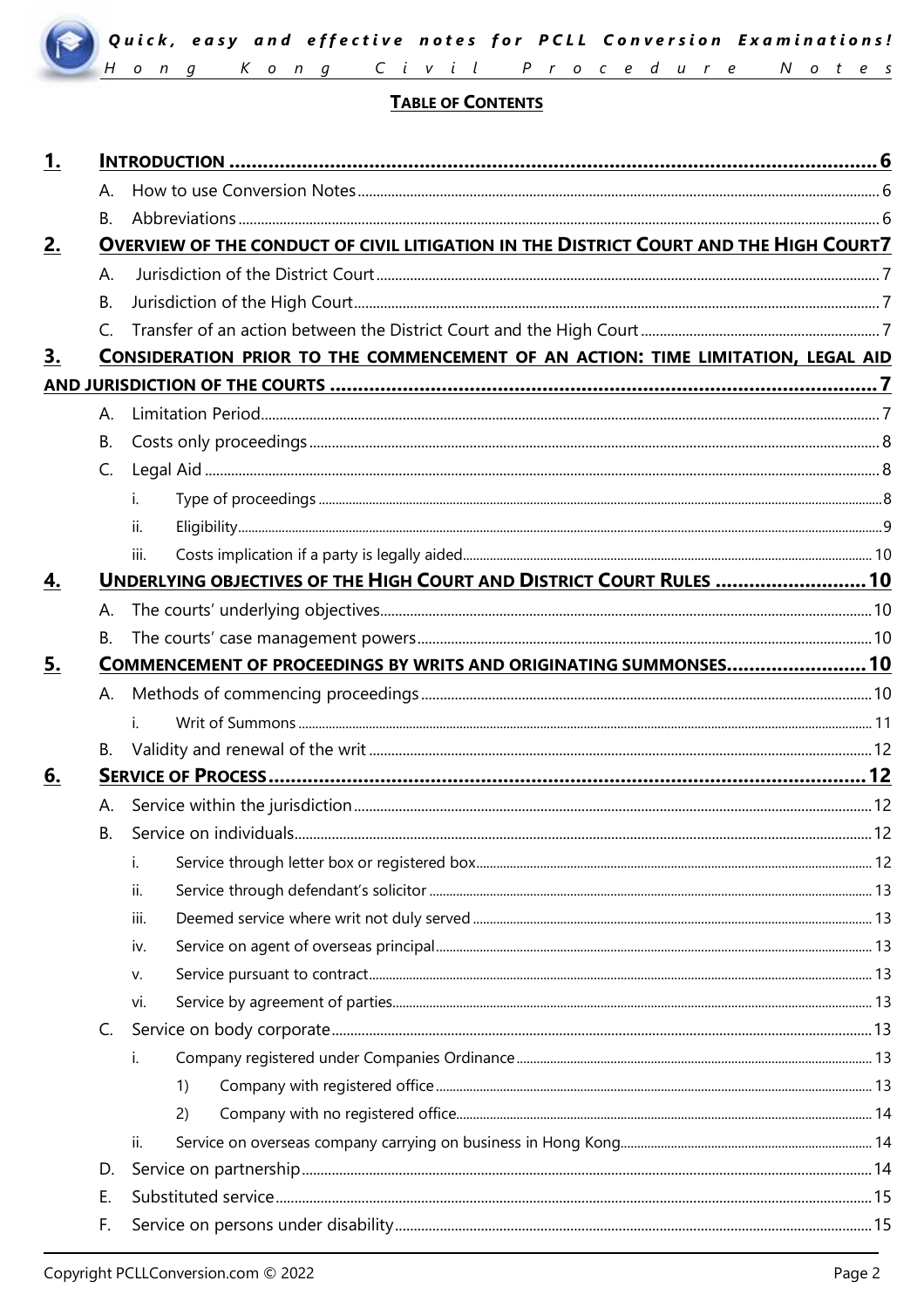|           | H         | Quick, easy and effective notes for PCLL Conversion Examinations!<br>Kong Civil Procedure Notes<br>$O$ n $q$ |  |  |  |  |  |  |  |  |  |
|-----------|-----------|--------------------------------------------------------------------------------------------------------------|--|--|--|--|--|--|--|--|--|
|           | G.        |                                                                                                              |  |  |  |  |  |  |  |  |  |
|           |           |                                                                                                              |  |  |  |  |  |  |  |  |  |
| <u>7.</u> |           |                                                                                                              |  |  |  |  |  |  |  |  |  |
|           | А.        |                                                                                                              |  |  |  |  |  |  |  |  |  |
|           | <b>B.</b> |                                                                                                              |  |  |  |  |  |  |  |  |  |
|           |           | i.                                                                                                           |  |  |  |  |  |  |  |  |  |
|           |           | ii.                                                                                                          |  |  |  |  |  |  |  |  |  |
|           |           | iii.                                                                                                         |  |  |  |  |  |  |  |  |  |
|           |           | iv.                                                                                                          |  |  |  |  |  |  |  |  |  |
|           | C.        |                                                                                                              |  |  |  |  |  |  |  |  |  |
|           | D.        |                                                                                                              |  |  |  |  |  |  |  |  |  |
|           | Ε.        |                                                                                                              |  |  |  |  |  |  |  |  |  |
| <u>8.</u> |           |                                                                                                              |  |  |  |  |  |  |  |  |  |
|           | А.        |                                                                                                              |  |  |  |  |  |  |  |  |  |
|           |           | i.                                                                                                           |  |  |  |  |  |  |  |  |  |
|           |           | ii.                                                                                                          |  |  |  |  |  |  |  |  |  |
|           |           | iii.                                                                                                         |  |  |  |  |  |  |  |  |  |
|           |           | iv.                                                                                                          |  |  |  |  |  |  |  |  |  |
|           | B.        |                                                                                                              |  |  |  |  |  |  |  |  |  |
|           | C.        |                                                                                                              |  |  |  |  |  |  |  |  |  |
|           |           | i.                                                                                                           |  |  |  |  |  |  |  |  |  |
|           |           | ii.                                                                                                          |  |  |  |  |  |  |  |  |  |
|           |           | iii.                                                                                                         |  |  |  |  |  |  |  |  |  |
|           |           | iv.                                                                                                          |  |  |  |  |  |  |  |  |  |
|           |           | v.                                                                                                           |  |  |  |  |  |  |  |  |  |
|           | D.        |                                                                                                              |  |  |  |  |  |  |  |  |  |
|           | Ε.        |                                                                                                              |  |  |  |  |  |  |  |  |  |
|           |           | i.                                                                                                           |  |  |  |  |  |  |  |  |  |
|           |           | ii.                                                                                                          |  |  |  |  |  |  |  |  |  |
|           | F.        |                                                                                                              |  |  |  |  |  |  |  |  |  |
| <u>9.</u> |           | SUMMARY DISPOSAL OF ACTIONS: DEFAULT JUDGMENT AND SUMMARY JUDGMENT23                                         |  |  |  |  |  |  |  |  |  |
|           | А.        |                                                                                                              |  |  |  |  |  |  |  |  |  |
|           | В.        |                                                                                                              |  |  |  |  |  |  |  |  |  |
|           | C.        |                                                                                                              |  |  |  |  |  |  |  |  |  |
|           |           | i.                                                                                                           |  |  |  |  |  |  |  |  |  |
|           |           | ii.                                                                                                          |  |  |  |  |  |  |  |  |  |
|           |           | iii.                                                                                                         |  |  |  |  |  |  |  |  |  |
|           |           | iv.                                                                                                          |  |  |  |  |  |  |  |  |  |
|           | D.        |                                                                                                              |  |  |  |  |  |  |  |  |  |
|           |           | i.                                                                                                           |  |  |  |  |  |  |  |  |  |
|           |           | ii.                                                                                                          |  |  |  |  |  |  |  |  |  |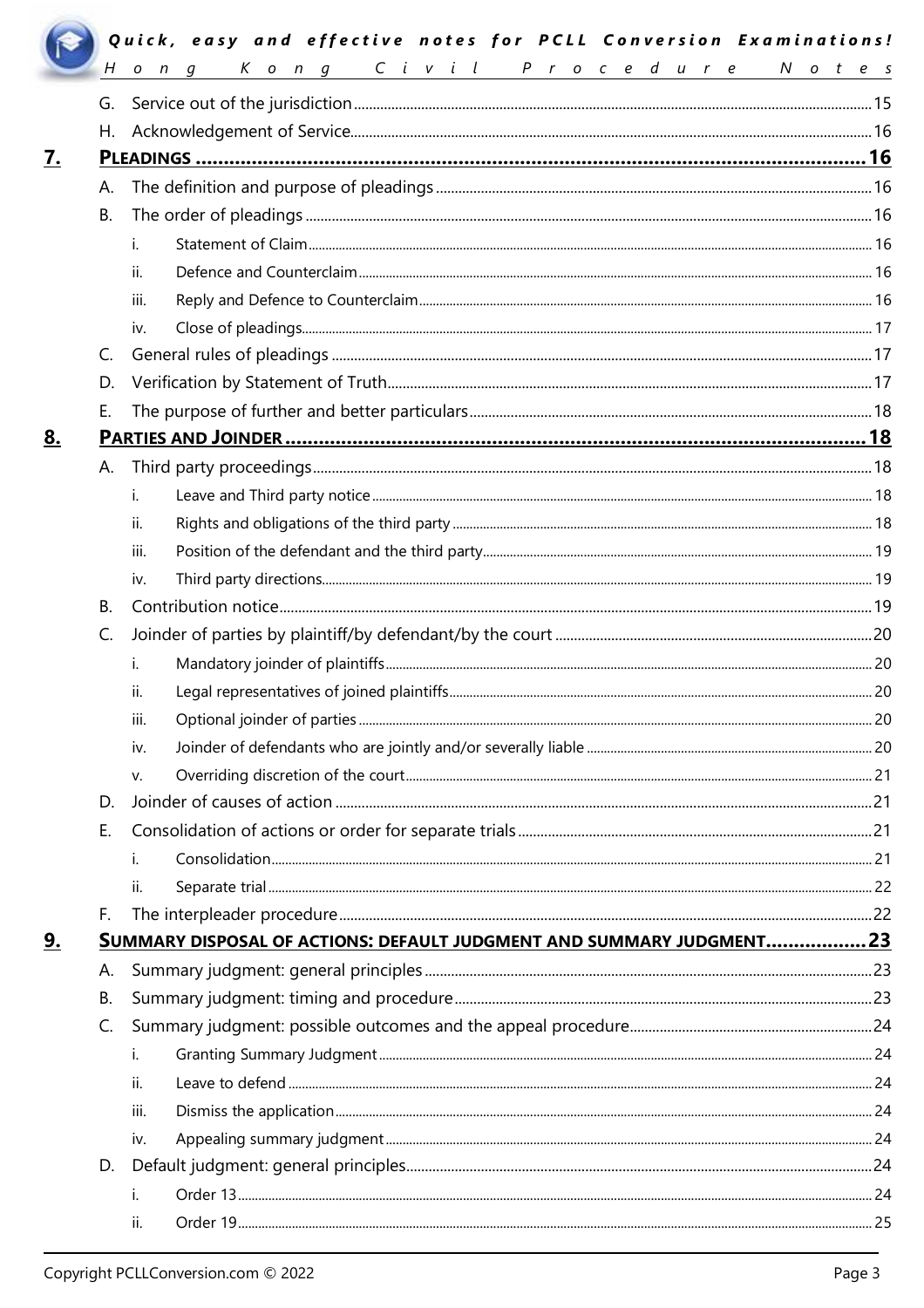| H         | Kong Civil Procedure Notes<br>$0$ $n$ $q$                                                |  |  |
|-----------|------------------------------------------------------------------------------------------|--|--|
| Е.        |                                                                                          |  |  |
|           | i.                                                                                       |  |  |
|           | ii.                                                                                      |  |  |
|           |                                                                                          |  |  |
|           |                                                                                          |  |  |
|           | i.                                                                                       |  |  |
|           | ii.                                                                                      |  |  |
|           | iii.                                                                                     |  |  |
| <b>B.</b> |                                                                                          |  |  |
| C.        |                                                                                          |  |  |
|           | i.                                                                                       |  |  |
|           | ii.                                                                                      |  |  |
|           | iii.                                                                                     |  |  |
|           | iv.                                                                                      |  |  |
| D.        |                                                                                          |  |  |
|           | i.                                                                                       |  |  |
|           | ii.                                                                                      |  |  |
|           | iii.                                                                                     |  |  |
|           | iv.                                                                                      |  |  |
|           | V.                                                                                       |  |  |
| Ε.        |                                                                                          |  |  |
| F.        |                                                                                          |  |  |
|           | i.                                                                                       |  |  |
|           | ii.                                                                                      |  |  |
|           | iii.                                                                                     |  |  |
| G.        |                                                                                          |  |  |
|           | i.                                                                                       |  |  |
| Η.        |                                                                                          |  |  |
| Ι.        | Case management summons, case management conference and pre-trial review Case management |  |  |
|           |                                                                                          |  |  |
|           | i.                                                                                       |  |  |
|           | ii.                                                                                      |  |  |
|           | iii.                                                                                     |  |  |
| J.        |                                                                                          |  |  |
| К.        |                                                                                          |  |  |
| L.        |                                                                                          |  |  |
|           | i.                                                                                       |  |  |
|           | ii.                                                                                      |  |  |
|           |                                                                                          |  |  |
|           |                                                                                          |  |  |
|           | i.                                                                                       |  |  |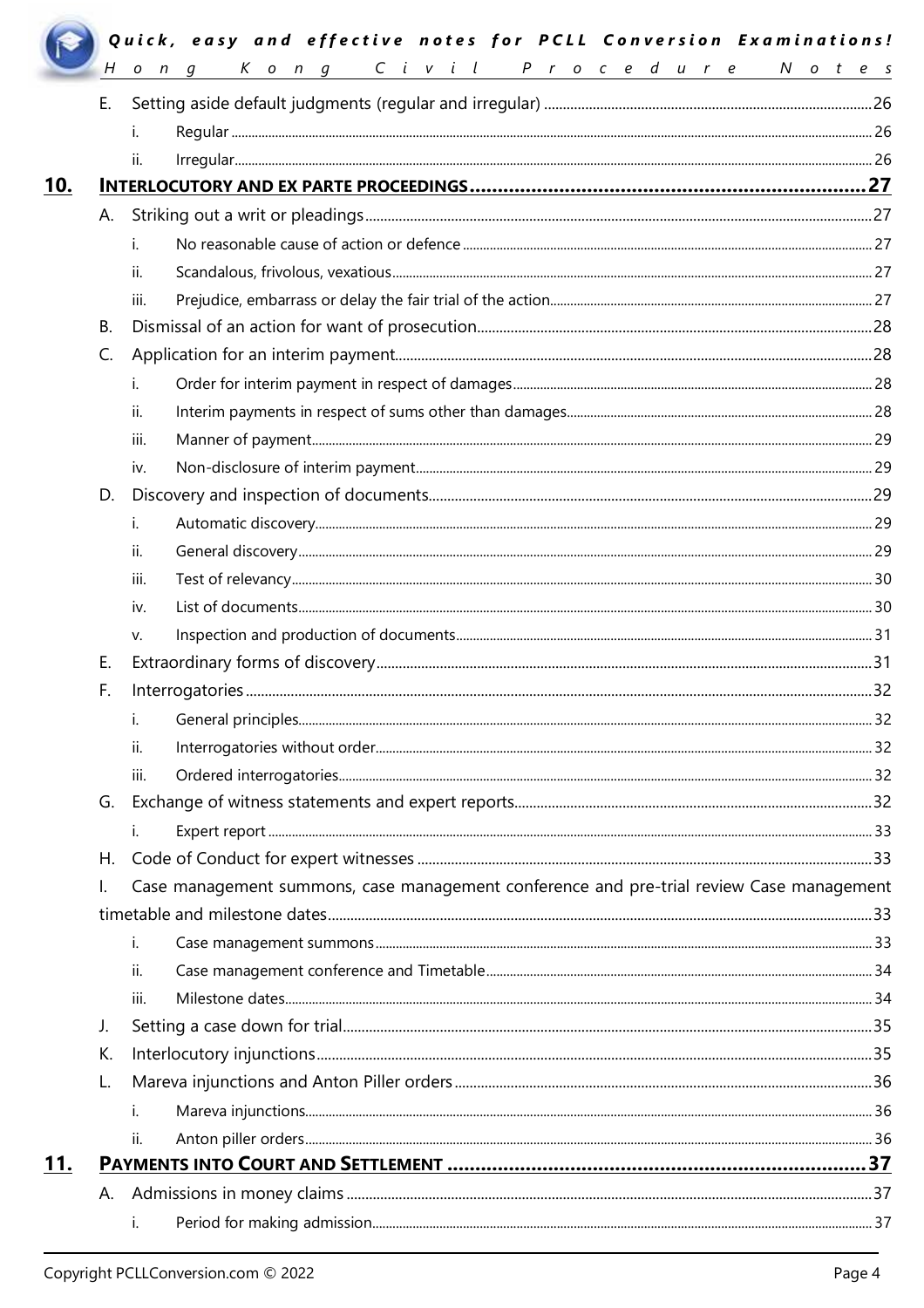|     |           |                                                                                       | Kong Civil Procedure Notes |  |  |  |  |  |  |  |  |
|-----|-----------|---------------------------------------------------------------------------------------|----------------------------|--|--|--|--|--|--|--|--|
|     |           | ii.                                                                                   |                            |  |  |  |  |  |  |  |  |
|     | B.        | Offers to settle and payments into Court- Sanctioned offers and Sanctioned Payments37 |                            |  |  |  |  |  |  |  |  |
|     |           | i.                                                                                    |                            |  |  |  |  |  |  |  |  |
|     |           | 1)                                                                                    |                            |  |  |  |  |  |  |  |  |
|     |           | ii.                                                                                   |                            |  |  |  |  |  |  |  |  |
|     |           | 1)                                                                                    |                            |  |  |  |  |  |  |  |  |
|     |           | iii.                                                                                  |                            |  |  |  |  |  |  |  |  |
|     |           | 1)                                                                                    |                            |  |  |  |  |  |  |  |  |
|     |           | 2)                                                                                    |                            |  |  |  |  |  |  |  |  |
|     |           | iv.                                                                                   |                            |  |  |  |  |  |  |  |  |
|     | C.        |                                                                                       |                            |  |  |  |  |  |  |  |  |
|     | D.        |                                                                                       |                            |  |  |  |  |  |  |  |  |
|     |           | $\left( \begin{matrix} 1 \end{matrix} \right)$                                        |                            |  |  |  |  |  |  |  |  |
|     |           | (2)                                                                                   |                            |  |  |  |  |  |  |  |  |
|     |           | 3)                                                                                    |                            |  |  |  |  |  |  |  |  |
| 12. |           |                                                                                       |                            |  |  |  |  |  |  |  |  |
|     |           |                                                                                       |                            |  |  |  |  |  |  |  |  |
|     | В.        |                                                                                       |                            |  |  |  |  |  |  |  |  |
| 13. |           |                                                                                       |                            |  |  |  |  |  |  |  |  |
|     | А.        |                                                                                       |                            |  |  |  |  |  |  |  |  |
|     | <b>B.</b> |                                                                                       |                            |  |  |  |  |  |  |  |  |
|     | C.        |                                                                                       |                            |  |  |  |  |  |  |  |  |
|     |           |                                                                                       |                            |  |  |  |  |  |  |  |  |
|     | E.        |                                                                                       |                            |  |  |  |  |  |  |  |  |
|     | F.        |                                                                                       |                            |  |  |  |  |  |  |  |  |
|     |           | i.                                                                                    |                            |  |  |  |  |  |  |  |  |
|     |           | ii.                                                                                   |                            |  |  |  |  |  |  |  |  |
|     | G.        |                                                                                       |                            |  |  |  |  |  |  |  |  |
| 14. |           |                                                                                       |                            |  |  |  |  |  |  |  |  |
|     |           |                                                                                       |                            |  |  |  |  |  |  |  |  |
|     |           | i.                                                                                    |                            |  |  |  |  |  |  |  |  |
|     |           | ii.                                                                                   |                            |  |  |  |  |  |  |  |  |
|     |           | iii.                                                                                  |                            |  |  |  |  |  |  |  |  |
|     | В.        |                                                                                       |                            |  |  |  |  |  |  |  |  |
|     | C.        |                                                                                       |                            |  |  |  |  |  |  |  |  |
|     |           |                                                                                       |                            |  |  |  |  |  |  |  |  |
|     |           | i.                                                                                    |                            |  |  |  |  |  |  |  |  |
| 15. |           |                                                                                       |                            |  |  |  |  |  |  |  |  |
|     | Α.        |                                                                                       |                            |  |  |  |  |  |  |  |  |
|     | <b>B.</b> |                                                                                       |                            |  |  |  |  |  |  |  |  |
|     |           |                                                                                       |                            |  |  |  |  |  |  |  |  |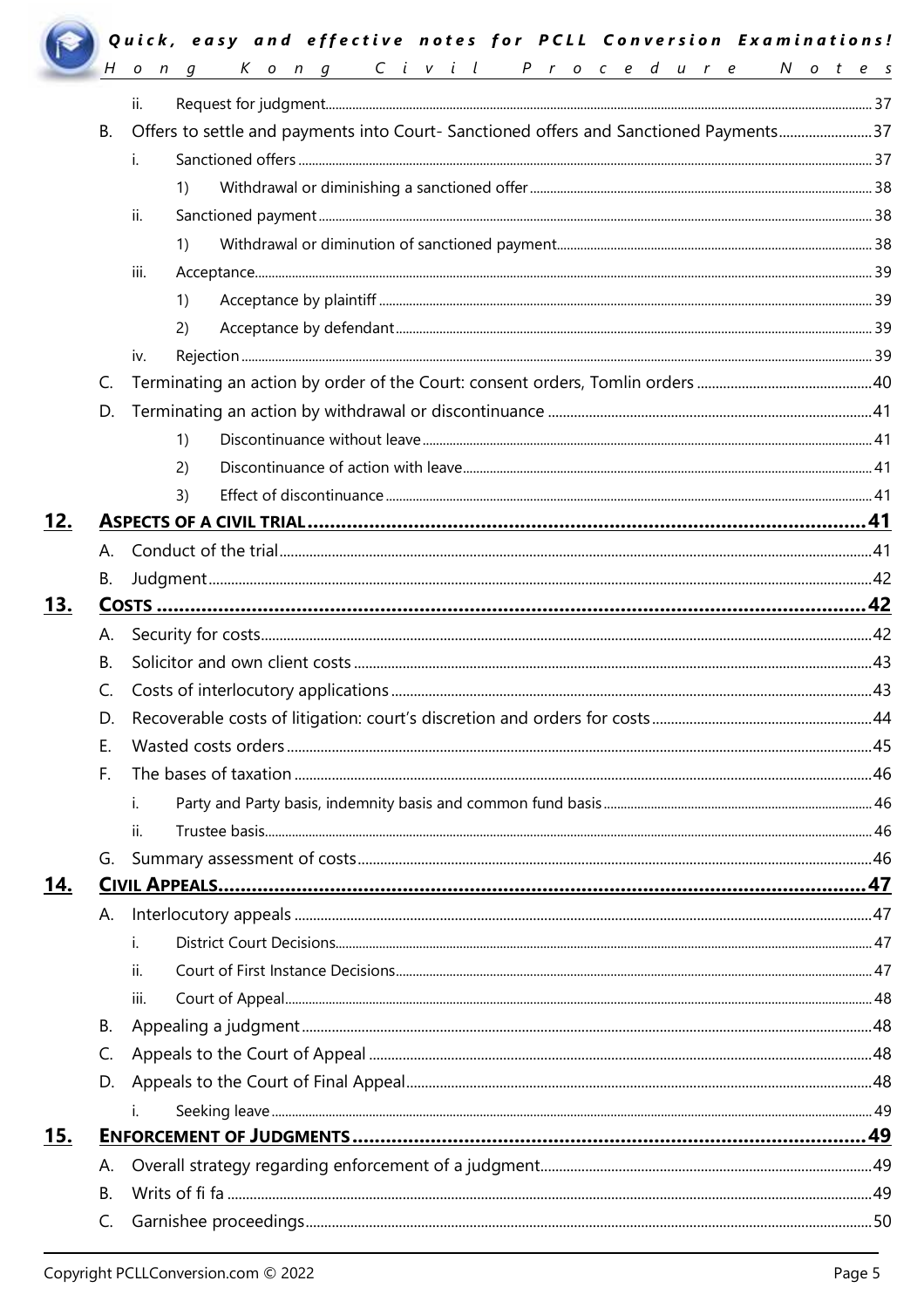*Quick, easy and effective notes for PCLL Conversion Examinations!* 

| Н  | ο   | n | a |  | K on g |  |  |  |  |  |  |  | Civil Procedure Not |  |  |  |
|----|-----|---|---|--|--------|--|--|--|--|--|--|--|---------------------|--|--|--|
|    |     |   |   |  |        |  |  |  |  |  |  |  |                     |  |  |  |
|    | ii. |   |   |  |        |  |  |  |  |  |  |  |                     |  |  |  |
| D. |     |   |   |  |        |  |  |  |  |  |  |  |                     |  |  |  |
|    |     |   |   |  |        |  |  |  |  |  |  |  |                     |  |  |  |
|    | ii. |   |   |  |        |  |  |  |  |  |  |  |                     |  |  |  |
|    | Ш.  |   |   |  |        |  |  |  |  |  |  |  |                     |  |  |  |
| Е. |     |   |   |  |        |  |  |  |  |  |  |  |                     |  |  |  |
|    |     |   |   |  |        |  |  |  |  |  |  |  |                     |  |  |  |
|    | Ìİ. |   |   |  |        |  |  |  |  |  |  |  |                     |  |  |  |
|    |     |   |   |  |        |  |  |  |  |  |  |  |                     |  |  |  |

#### **1. INTRODUCTION**

#### **A. HOW TO USE CONVERSION NOTES**

The Hong Kong Civil Procedure Notes are formatted into a step-by-step guide, which you can use as a checklist in your exams to ensure that every element of the exam question is answered. You may find the Table of Contents to be a quick and useful overview of the law to be applied. You should also answer the exam question using the ILAC method, which will ensure your answer is comprehensive.

| Issue           | State the legal issue relevant to the problem                            |
|-----------------|--------------------------------------------------------------------------|
| Law             | Identify the relevant case law and legislation                           |
| <b>Analysis</b> | Analyse and apply the law to the legal issue. This is the most important |
|                 | part, so ensure your legal analysis is very thorough.                    |
| Conclusion      | Form a conclusion based on your analysis and application of the law,     |
|                 | giving some practical advice to the hypothetical client.                 |
|                 |                                                                          |

It is very important to spend time perfecting your analysis section, as this is the part that examiners are most interested in. Do not worry if you reach the correct conclusion (there often isn't one clear answer) – examiners will give more weight to your legal analysis, and sometimes may even reward answers that propose an innovative and unconventional answer!

#### **B. ABBREVIATIONS**

The Hong Kong Civil Procedure Notes will refer frequently to the following using abbreviations.

| Rules       | The RHC and RDC collectively                                         |  |  |  |  |  |  |  |  |
|-------------|----------------------------------------------------------------------|--|--|--|--|--|--|--|--|
| RHC         | Rules of the High Court (Amendment) Rules 2008                       |  |  |  |  |  |  |  |  |
| RDC         | Rules of the District Court (Amendment) Rules 2008                   |  |  |  |  |  |  |  |  |
| DCO         | District Court Ordinance (Cap. 336), as amended by the Civil Justice |  |  |  |  |  |  |  |  |
|             | (Miscellaneous Amendments) Ordinance 2008                            |  |  |  |  |  |  |  |  |
| <b>CFAO</b> | Court of Final Appeal Ordinance (Cap. 484)                           |  |  |  |  |  |  |  |  |
| PD.         | Practice Directions of the High Court (as amended from time to time) |  |  |  |  |  |  |  |  |
| <b>LAO</b>  | Legal Aid Ordinance (Cap 91)                                         |  |  |  |  |  |  |  |  |
| <b>HCO</b>  | High Court Ordinance (Cap. 4), as amended by the Civil Justice       |  |  |  |  |  |  |  |  |
|             | (Miscellaneous Amendments) Ordinance 2008                            |  |  |  |  |  |  |  |  |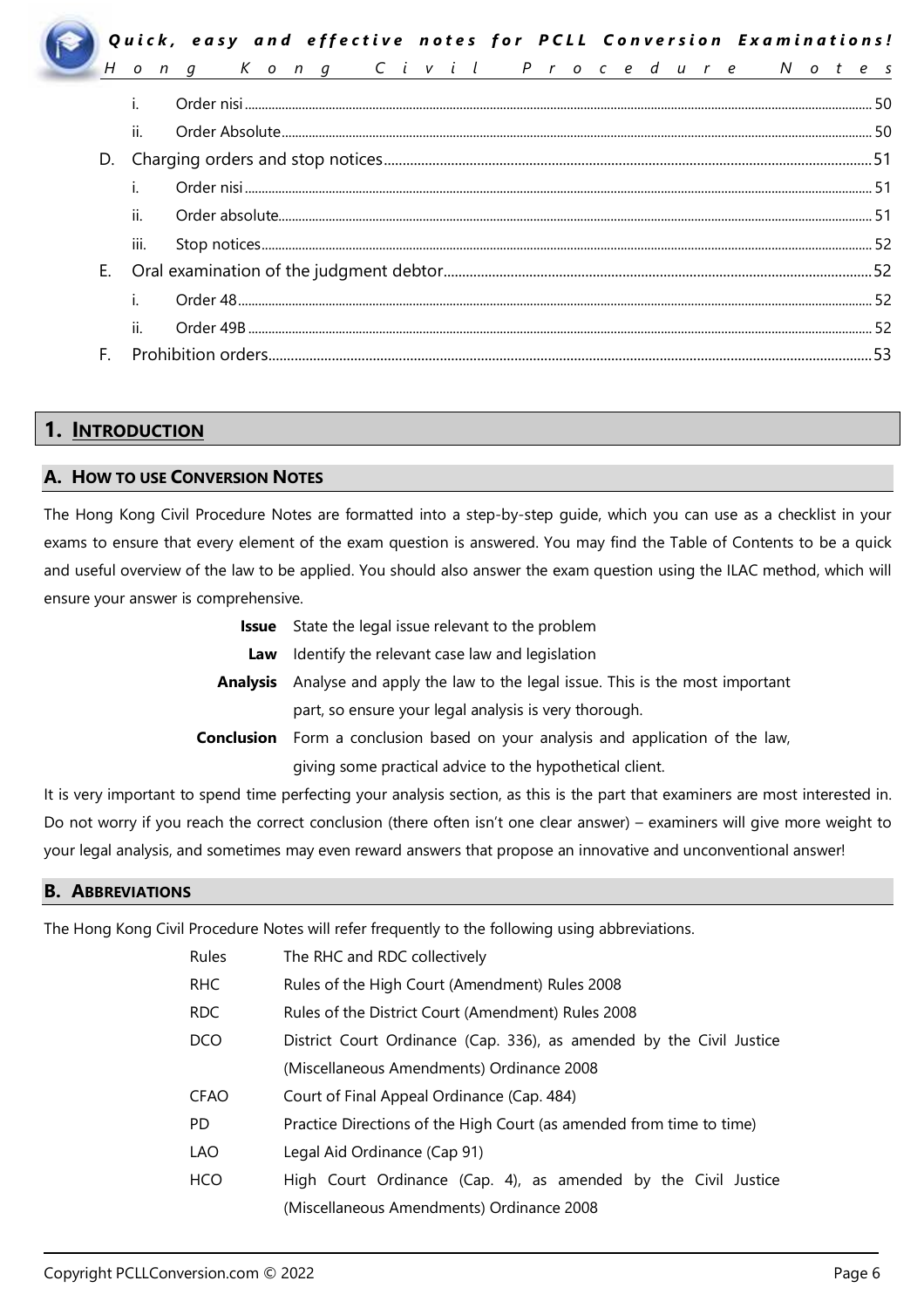

### **2. OVERVIEW OF THE CONDUCT OF CIVIL LITIGATION IN THE DISTRICT COURT AND THE HIGH COURT**

Before commencing an action, it is necessary to determine the most appropriate court to commence the action taking into account of the following.

#### **A. JURISDICTION OF THE DISTRICT COURT**

Section 32(1) of the DCO provides that the District Court has jurisdiction to hear and determine any action (or counterclaim) founded on contract, quasi-contract or tort where the amount of the plaintiff's claim does not exceed \$1,000,000 after taking into account any set-off (section 32(2) DCO). The District Court has jurisdiction to hear and determine any proceedings by way of interpleader in which the amount or value of the matter in dispute does not exceed \$1,000,000 (section 32(3) DCO). However section 34(1) of the DCO provides that the District Court has jurisdiction to hear and determine an action that is in excess of the Court's monetary jurisdiction limit on the plaintiff abandoning the amount of the plaintiff's claim in excess and the action is one in which the Court otherwise has jurisdiction.

#### **B. JURISDICTION OF THE HIGH COURT**

Section 3(2) of the HCO provides that the Court of First Instance enjoys financially unlimited original civil jurisdiction over all persons and all matters in Hong Kong.

#### **C. TRANSFER OF AN ACTION BETWEEN THE DISTRICT COURT AND THE HIGH COURT**

Where an action or proceeding commenced in the District Court, not being a counterclaim, is outside the jurisdiction of the District Court but is within the jurisdiction of the Court of First Instance, sections 41 and 42 of the DCO provide that the District Court shall, either of its own motion or on the application of any party, order that the action or proceeding be transferred to the Court of First Instance.

Where a claim, other than a counterclaim, which appears to the Court of First Instance likely to be within the jurisdiction of the District Court but has been commenced in the Court of First Instances, section 43(1) of the DCO provides that the Court of First Instance may, either of its own motion or on the application of any party, order the transfer to the District Court of all or part of the action or proceeding. Indeed, section 43(3) of the DCO provides that The Court of First Instance is required to make an order under this section unless it is of the opinion that, by reason of the importance or complexity of any issue arising in the action or proceeding, or for any other reason, the action or proceeding ought to remain in the Court of First Instance. An order may be made under this section at any stage of the proceedings of the motion of the Court of First Instance itself or on the application of any party (Section 43(2) DCO).

## **3. CONSIDERATION PRIOR TO THE COMMENCEMENT OF AN ACTION: TIME LIMITATION, LEGAL AID AND JURISDICTION OF THE COURTS**

Before commencing an action, there are many important considerations that should be considered.

#### **A. LIMITATION PERIOD**

A very important pre-commencement consideration is identifying whether the limitation period for the potential action has expired or will be expiring soon. If it is the case that the limitation period will be expiring soon, the solicitor has a duty to act urgently so as to ensure that the action is not time-barred.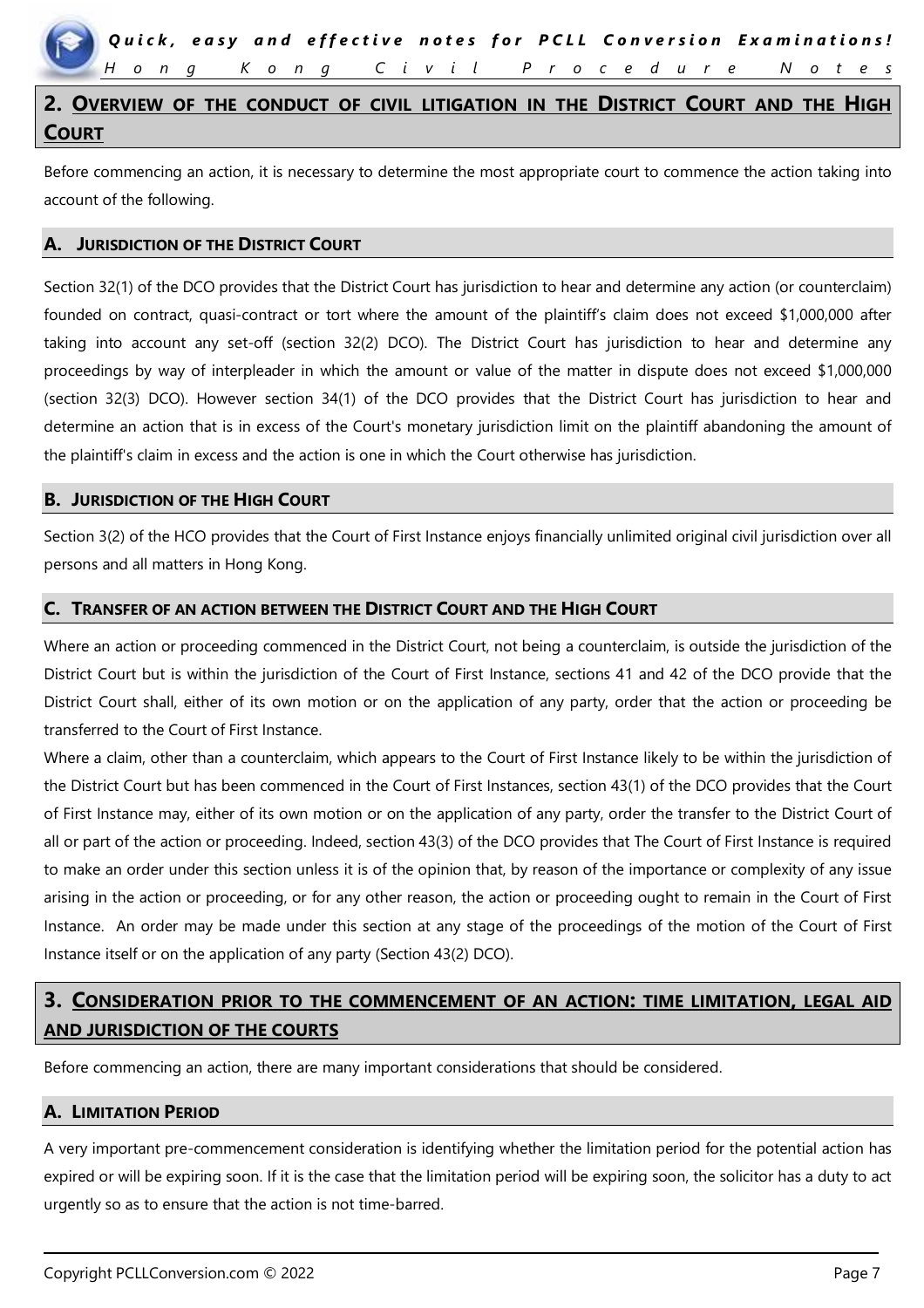The Limitation Ordinance (Cap 347) provides the limitation period for different types of claims. Generally, the limitation period for a contract under seal is 12 years from the date of breach of the contract and the limitation period for a simple contract is 6 years from the date of breach. In relation to torts (other than claims for personal injury and deaths), the limitation period is generally 6 years from the date of damage being sustained as a result of the tortious act. Note however there is no limitation period on claims against trustees if it is a claim by the beneficiary in respect of any fraud or fraudulent breach of trust to which the trustee was a party or privy; or to recover from the trustee trust property or the proceeds thereof in the possession of the trustee, or previously received by the trustee and converted to his use.

#### **B. COSTS ONLY PROCEEDINGS**

Another consideration before commencing proceedings is the possibility of costs only proceedings. In the past, costs could not be recovered unless proceedings have been instituted. However it is now possible to have costs only proceedings. Section 52B(1) of the HCO and Section 53A(1) of the DCO provide that costs only proceedings apply where:

- (a) the parties to a dispute have agreed on all the issues in dispute including who is to pay the costs of and incidental to the dispute;
- (b) the agreement has been made or confirmed in writing;
- (c) no proceedings relating to the dispute have been commenced; and
- (d) the parties have failed to agree on the amount of the costs of and incidental to the dispute.

Section 52B(2) of the HCO and Section 53A(2) of the DCO provide that either party to the agreement may commence proceedings for an order for the costs of and incidental to the dispute. Section 52B(3) of the HCO and Section 53A(3) of the DCO provide that in a costs only proceeding, the court may (a) make an order for the costs of and incidental to the dispute to be taxed or assessed; (b) make an order awarding costs of the costs only proceedings to or against any party to the proceedings; and (c) make an order awarding those costs against a person who is not a party to the proceedings if it is satisfied that it is in the interests of justice to do so.

Order 62 rule 11A of the Rules provide that costs only proceedings are to be commenced by originating summons which must be accompanied by: (a) an affidavit exhibiting the agreement between the parties; and (b) the plaintiff's bill of costs or statement of costs. The plaintiff may elect in his originating summons whether he wishes to proceed by way of summary assessment (in which case a statement of costs should be attached) or by taxation (in which case a bill of costs should be attached. Once the defendant has acknowledged service of the originating summons, the master may make a summary assessment or an order for taxation of the costs on the return date.

#### **C. LEGAL AID**

A solicitor has a duty to advise client to seek legal aid where a solicitor considers that his client may be eligible for legal aid. A solicitor must inform the client of the availability of legal aid, where the client can apply for it and recommend the client to do so (Hong Kong Solicitors' Guide Principle 4.01). Legal aid is available to any natural person in Hong Kong, resident or non-resident. Section 2 of the LAO defines 'person' to exclude a body of persons corporate or unincorporated.

#### i. **TYPE OF PROCEEDINGS**

Legal Aid covers civil proceedings mentioned in Part I of Schedule 2 to LAO which includes proceedings in the District Court, High Court, Court of Final Appeal and in the Lands Tribunal under Part II of the Landlord and Tenant (Consolidation) Ordinance (Cap 7). However there are a number of proceedings where Legal aid is not available. The excluded proceedings are mentioned in Part II of Schedule 2 to the LAO and include defamation proceedings, disputes between shareholders or